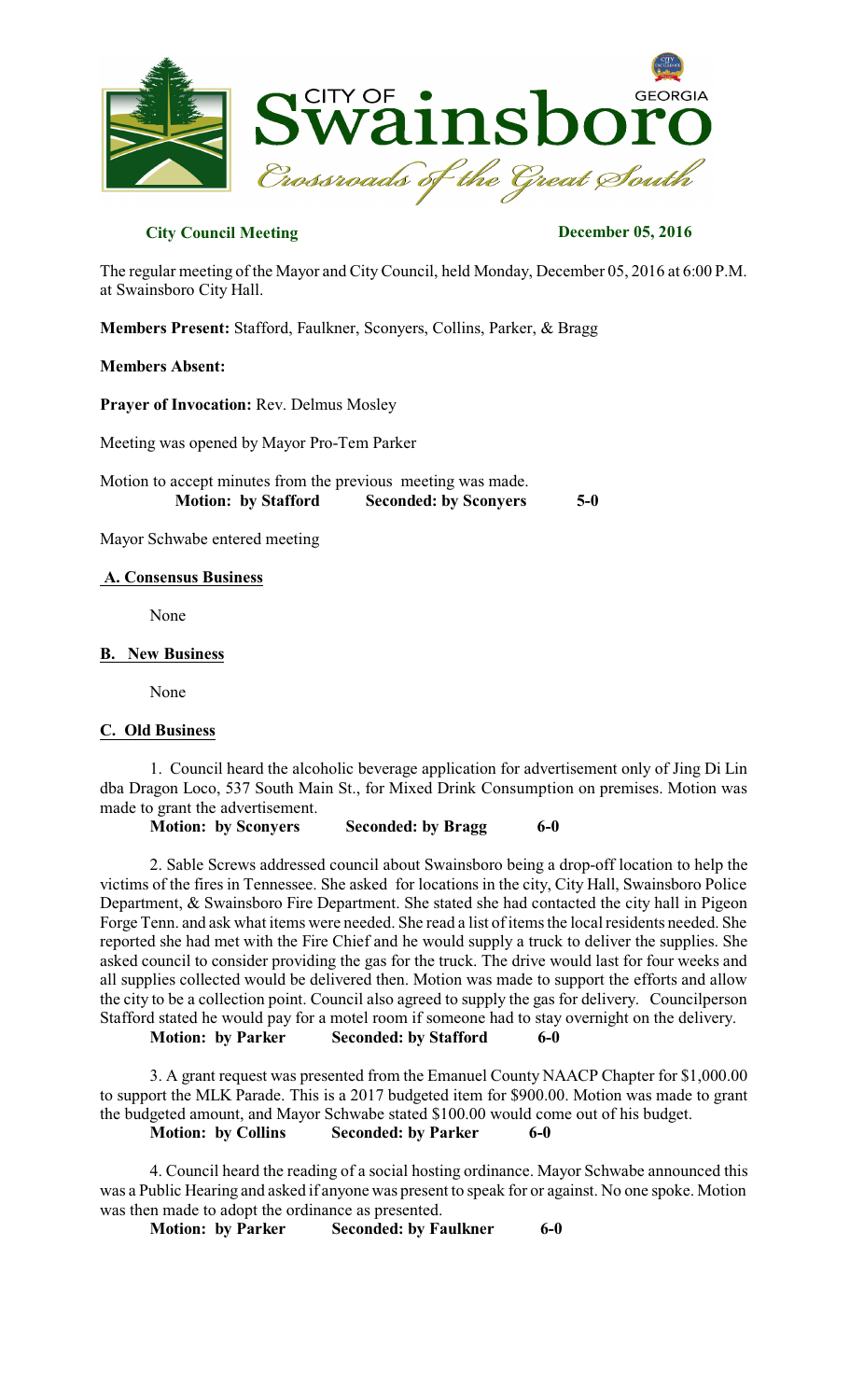# **D. Committee Reports**

**Recreation:** Mayor Pro-Tem Parker reported that the Recreation Center had hosted a Circus that was not well attended. He reported progress on the dog park was being made and the plans are being drawn.

He reported that the Rec. Dept will he hosting a Coaches Supper Thursday Night at 6:00pm.

Mayor Pro-Tem Parker reported that a former member of the Recreation Authority, Jack Hall, had died and asked council to consider drafting a Resolution for his service to the Recreation Department and this community. Motion was made.

**Motion: by Sconyers Seconded: by Parker 6-0** 

**Water and Waste Water:** Councilperson Sconyers everything routine.

Police: Councilperson Stafford reported that one of the part time officers, Weston Coleman, had requested to go full time. Motion was made to move Weston Coleman back to full time status.

# **Motion: by Stafford Seconded: by Sconyers 6-0**

Police Chief Ellison asked to surplus three copiers in storage. No one objected.

Police Chief Ellison reported they would be having Shop-With-A-Cop shortly. They received 125 applications and could only award 25 grants.

Councilperson Faulkner asked the chief to patrol the Flanders Heights area more often because of the number of complaints in that area.

Chief Ellison asked help from the public to insure that all houses had house numbers displayed so emergency vehicles could find the location quicker. Mayor Schwabe stated that the city could send a reminder out on the next water bills.

**Public Works**: Councilperson Faulkner gave the report from the public works department. Mayor Schwabe ask CH2M to sponsor a date a month to give citizens the opportunity to place debris by the road for an extra pick-up. The details would be forth coming.

Mayor Schwabe stated that he and Councilperson Sconyers had been over the property that was offered to the city on Lewis St. by Ginger Knox. The council had turned this offer down earlier in the year but after a good look at the property he would like council to reconsider the acceptance of the offer to donate this property to the city. The city could then go in and clean up this area.

Motion was made to reconsider the acceptance of this property. **Motion: by Sconyers Seconded: by Faulkner 3-3 For - Sconyers, Faulkner, Bragg Against - Stafford, Parker, Collins**

**Motion Passed Mayor Schwabe voting for** 

 **Administrative:** Councilperson Collins reported everything routine. Mayor Schwabe proposed a change in the Occupational Tax (Business License) for the 2017 year. Motion was made to accept the new form as presented.

**Motion: by Bragg Seconded: by Faulkner 5-1**

 **Against - Parker**

# **2017 Occupation Tax Return Form**

**Date:** <u>Date:</u>

| Name of Business (As you would like it to appear on your license)                                                                                                                                                                            |          |      |                             |          |  |
|----------------------------------------------------------------------------------------------------------------------------------------------------------------------------------------------------------------------------------------------|----------|------|-----------------------------|----------|--|
| <b>Mailing Address</b>                                                                                                                                                                                                                       |          |      | <b>Location of Business</b> |          |  |
| City<br><b>State</b>                                                                                                                                                                                                                         | Zip Code | City | <b>State</b>                | Zip Code |  |
| <b>Business Telephone</b>                                                                                                                                                                                                                    |          |      | <b>Starting Date</b>        |          |  |
| Describe Principle Type of Business                                                                                                                                                                                                          |          |      |                             |          |  |
| I understand that issuance of this license requires the LICENSEE to display a<br>sign that states the name of the business. The sign may either be affixed to<br>the building or free-standing and must be readable from the nearest street. |          |      |                             |          |  |
| Owner's Name (As you would like it to appear on the license)                                                                                                                                                                                 |          |      |                             |          |  |